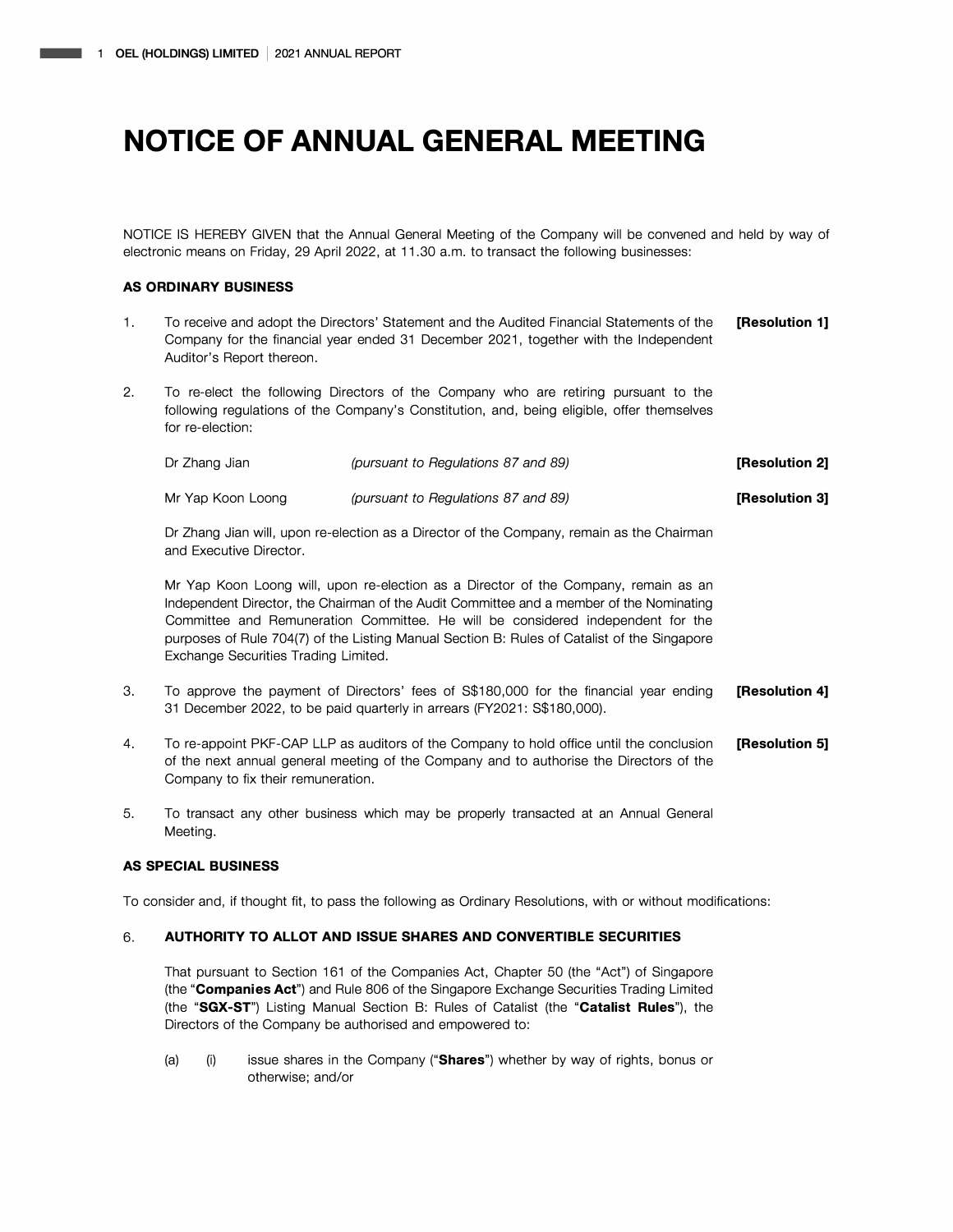(ii) make or grant offers, agreements or options (collectively, **"Instruments")** that might or would require Shares to be issued, including but not limited to the creation and issue of (as well as adjustments to) options, warrants, debentures or other instruments convertible into Shares,

at any time and upon such terms and conditions and for such purposes and to such persons as the Directors of the Company may in their absolute discretion deem fit; and

(b) (notwithstanding the authority conferred by this Resolution may have ceased to be in force) issue Shares pursuant to any Instruments made or granted by the Directors of the Company while this Resolution was in force,

### provided that:

- (1) the aggregate number of shares (including Shares to be issued pursuant of the Instruments made or granted pursuant to this Resolution) to be issued pursuant to this Resolution shall not exceed one hundred per centum (100%) of the total number of issued Shares (excluding treasury shares and subsidiary holdings) in the capital of the Company (as calculated in accordance with sub-paragraph (2) below), of which the aggregate number of Shares (including Shares to be issued pursuant of the Instruments made or granted pursuant to this Resolution) to be issued other than on a *pro-rata* basis to shareholders of the Company shall not exceed fifty per centum (50%) of the total number of issued Shares (excluding treasury shares and subsidiary holdings) in the capital of the Company (as calculated in accordance with sub-paragraph (2) below);
- (2) (subject to such manner of calculation as may be prescribed by the SGX-ST) for the purpose of determining the aggregate number of Shares that may be issued under sub-paragraph (1) above, the percentage of issued Shares shall be calculated based on the total number of issued Shares (excluding treasury shares and subsidiary holdings) in the capital of the Company at the time of the passing of this Resolution, after adjusting for:
	- (a) new Shares arising from the conversion or exercise of any convertible securities;
	- (b) new Shares arising from exercising share options or vesting of share awards which are outstanding or subsisting at the time of passing of this Resolution, provided the share options or share awards (as the case may be) were granted in compliance with Part VIII of Chapter 8 of the Catalist Rules; and
	- (c) any subsequent bonus issue, consolidation or subdivision of Shares.
- (3) in exercising the authority conferred by this Resolution, the Company shall comply with the provisions of the Catalist Rules for the time being in force (unless such compliance has been waived by the SGX-ST) and the Constitution of the Company; and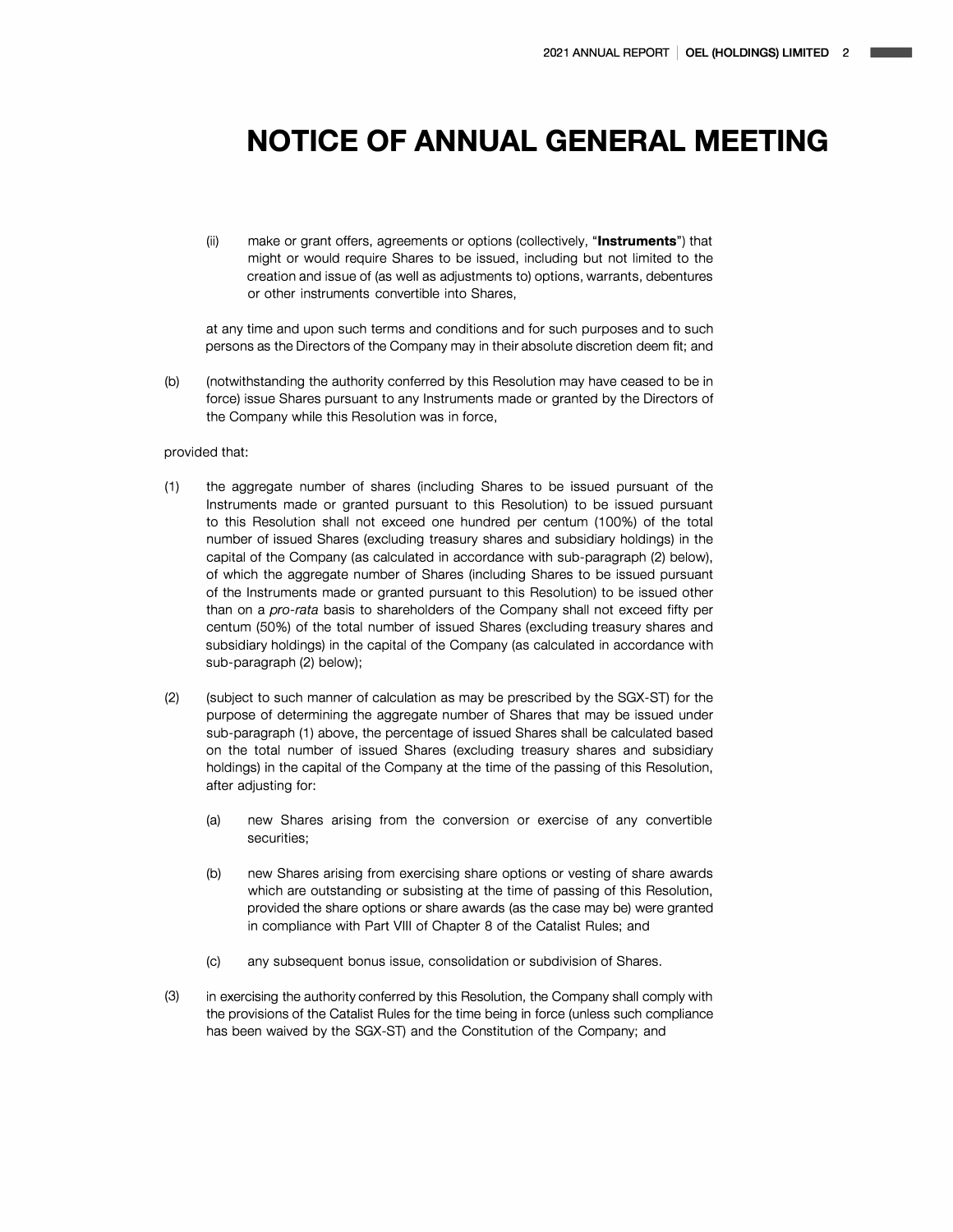(4) unless revoked or varied by the Company in a general meeting, such authority shall continue in force until the conclusion of the next Annual General Meeting of the Company or the date by which the next Annual General Meeting of the Company is required by law to be held, whichever is earlier.

[See Explanatory Note (i)] **[Resolution 6]** 

On Behalf of the Board

Zhao Xin Chief Executive Officer and Executive Director

Singapore, 14 April 2022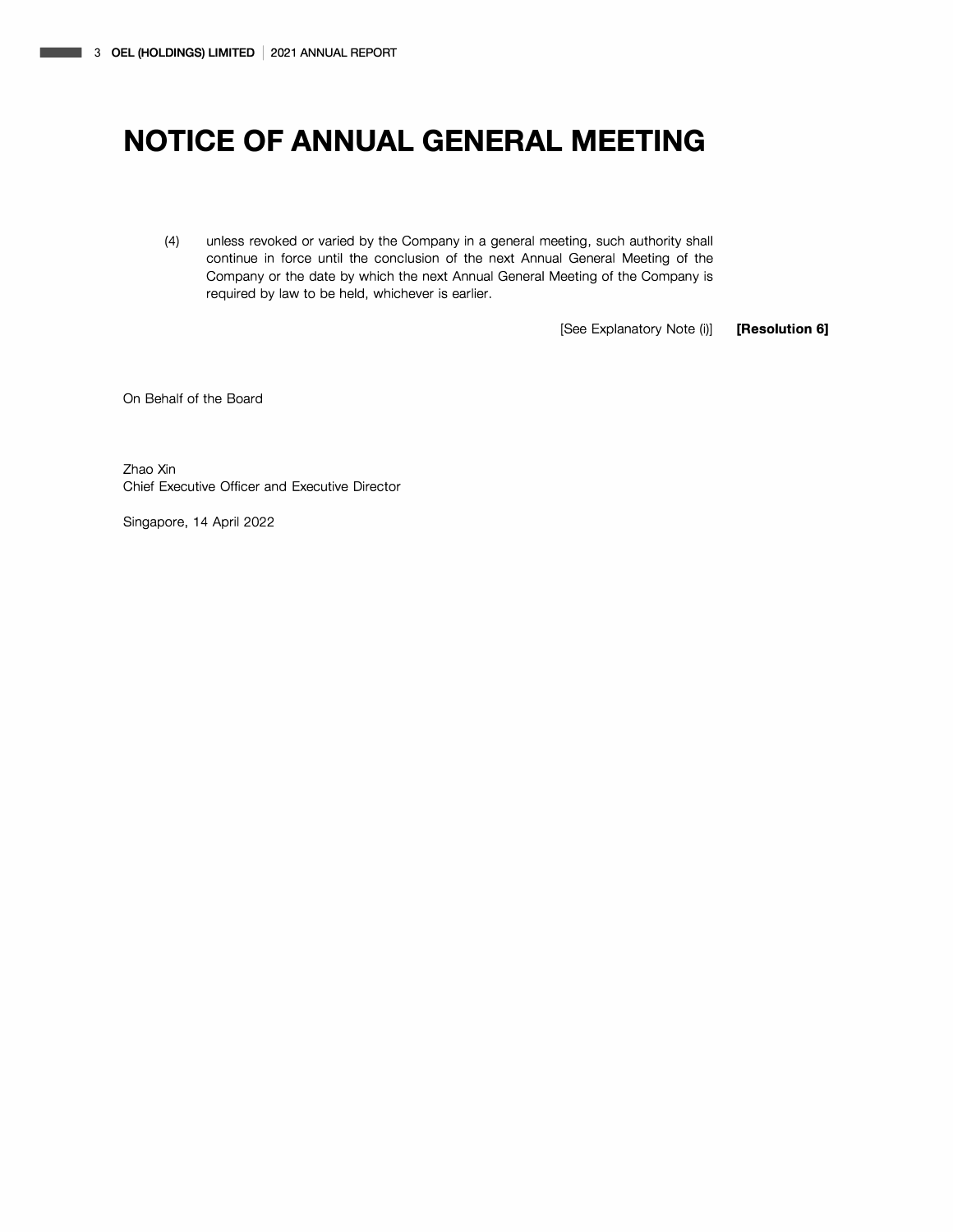#### **Explanatory Notes on Resolutions to be passed:**

(i) The Ordinary Resolution 6 proposed in item 6 above, if passed, will empower the Directors of the Company, effective until the conclusion of the next annual general meeting of the Company, or the date by which the next annual general meeting of the Company is required by law to be held or such authority is varied or revoked by the Company in a general meeting, whichever is the earlier, to issue Shares, make or grant Instruments convertible into Shares and to issue Shares pursuant to such Instruments, up to a number not exceeding, in total, one hundred per centum (100%) of the total number of issued Shares (excluding treasury shares and subsidiary holdings) in the capital of the Company, of which up to fifty per centum (50%) may be issued other than on a *pro-rata* basis to shareholders of the Company.

For determining the aggregate number of Shares that may be issued, the percentage of issued Shares in the capital of the Company shall be calculated based on the total number of issued Shares (excluding treasury shares and subsidiary holdings) in the capital of the Company at the time this Ordinary Resolution 6 is passed after adjusting for new Shares arising from the conversion or exercise of any convertible securities, or share options or vesting of share awards which were issued and outstanding or subsisting at the time Ordinary Resolution 6 is passed and any subsequent bonus issue, consolidation or subdivision of Shares.

#### **IMPORTANT NOTES FOR SHAREHOLDERS:**

### **HOLDING OF THE ANNUAL GENERAL MEETING OF THE COMPANY ON 29 APRIL 2022 (THE "AGM") THROUGH ELECTRONIC MEANS**

In view of the ongoing COVID-19 situation, the Company's AGM is being convened, and will be held, by way of electronic means pursuant to the provision of the COVID-19 (Temporary Measures) (Alternative Arrangements for Meetings for Companies, Variable Capital Companies, Business Trusts, Unit Trusts and Debenture Holders) Order 2020. The Company will not accept any physical attendance by shareholders of the Company **("Shareholders").** 

#### **1. Alternative Arrangements for Participation in the AGM**

Shareholders may participate in the AGM by:

- (a) observing and/or listening to the proceedings of the AGM via "live" audio-visual webcast of the AGM **("Live Webcast")**  or "live" audio-only stream (via telephone) of the AGM **("Audio-Only Means");**
- (b) submitting questions in relation to any agenda item in this notice of AGM in advance of the AGM; and/or
- (c) appointing the Chairman of the AGM as proxy to vote on their behalf in accordance with their instructions.

Details of the steps for pre-registration, submission of questions in advance of the AGM and voting by appointing the Chairman of the Meeting as proxy are set out below.

#### **2. Pre-registration for participation via Live Webcast or Audio-Only Means (collectively, "Electronic Means")**

Please see below for information on the pre-registration process for participating in the AGM through the Live Webcast or Audio-Only Means:

- (a) Shareholders including investors who hold shares through the Central Provident Fund **("CPF")** and/or Supplementary Retirement Scheme **("SRS")** who wish to follow the proceedings of the AGM must pre-register online at https://complete-corp.com/oel-agm/ no later than **26 April 2022, 11.30 a.m. ("Pre-Registration Deadline")** for verification purposes; and
- (b) following successful verification, an email with instructions on how to join the Live Webcast or audio feed of the AGM proceedings will be sent to the registered shareholders via email by **28 April 2022, 11.30 a.m.** Shareholders must not forward the email instruction to other persons who are not shareholders and who are not entitled to attend the AGM proceedings. This is also to avoid any technical disruptions or overload in respect of the AGM proceedings.

A person holding shares through Relevant Intermediaries (as defined below) (other than CPF/SRS investors) will not be able to pre-register for the Live Webcast of the AGM, and should approach his/her Relevant Intermediary (as defined below) as soon as possible in order to make the necessary arrangements if he/she/it wishes to participate in the Live Webcast. The Relevant Intermediary (as defined below) is required to submit a consolidated list of participants (setting out in respect of each participant, his/her name, email address and NRIC/Passport number), via email to the Company at oel-agm@complete-corp. com no later than **26 April 2022, 11.30 a.m.** 

Shareholders who have registered by the Pre-Registration Deadline but did not receive the aforementioned email by **28 April 2022, 11.30 a.m.** should contact the Company by email at oel-agm@complete-corp.com.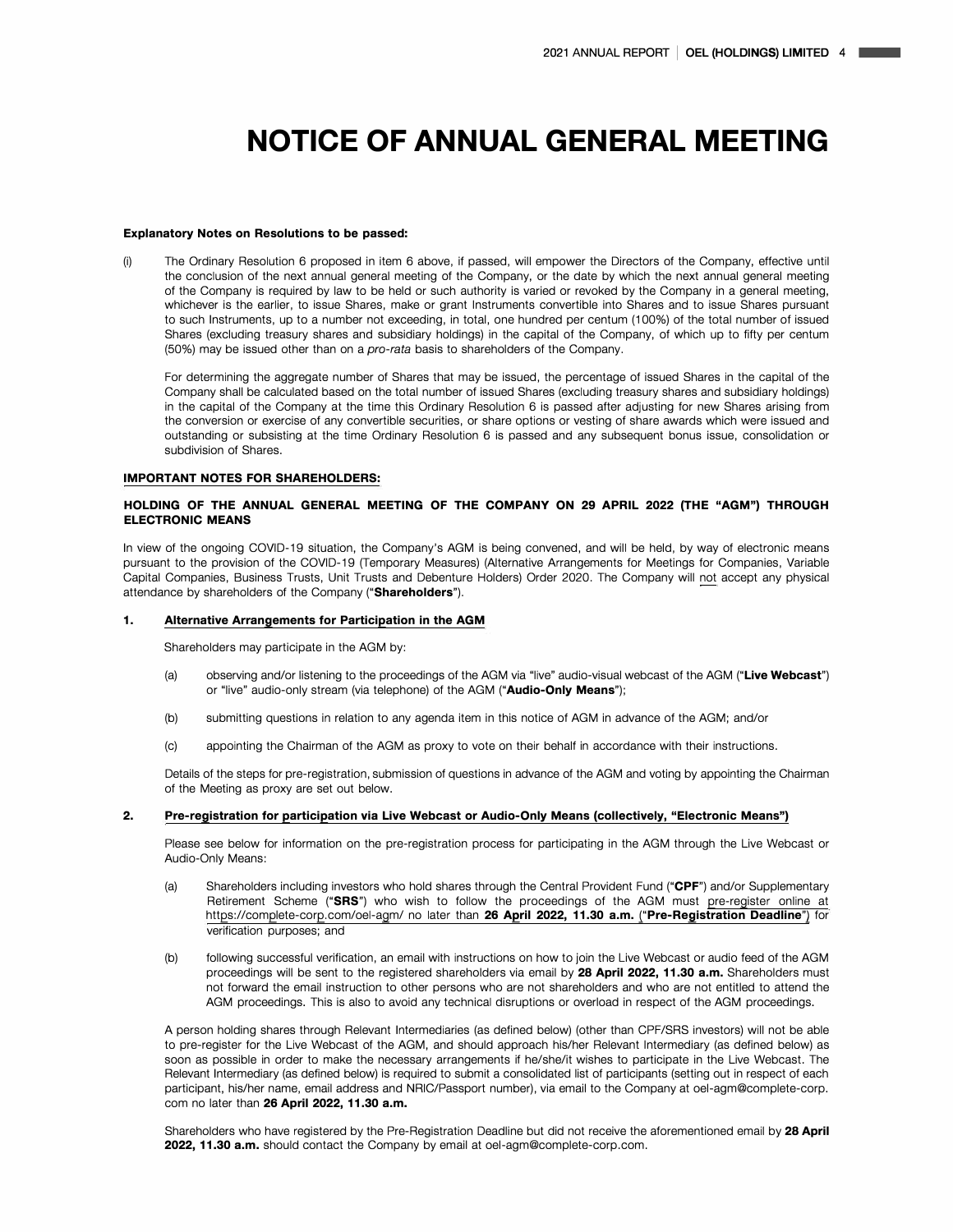#### **3. Submission of Questions prior to the AGM**

Shareholders will not be able to ask questions during the AGM proceedings.

Shareholders who have questions in relation to any agenda item in this notice of AGM can submit their questions to the Company in advance, by **23 April 2022, 11.30 a.m.,** through any of the following means:

- (a) by email to oel-agm@complete-corp.com; or
- (b) by post, to be deposited with Complete Corporate Services Pte Ltd at 10 Anson Road, #29-07 International Plaza, Singapore 079903.

Shareholders must identify themselves when posting questions through email or mail by providing the following details:

- (a) Full Name;
- (b) Contact Telephone Number;
- (c) Email Address; and
- (d) The manner in which you hold shares (if you hold shares directly, please provide your CDP account number; otherwise, please state whether you hold your shares through CPF or SRS, or a Relevant Intermediary (as defined below)).

In view of the current COVID-19 situation, members are strongly encouraged to submit their questions via email. The Company will respond to all substantial and relevant questions prior to the **AGM** (via an announcement on SGXNet at the URL https://www2.sgx.com/securities/company-announcements and the Company's website at the URL https://www.ohldg.com/announcement).

#### **4. Voting at the AGM by appointing the Chairman of the AGM as Proxy**

For persons who hold shares through a Relevant Intermediary (as defined below), please refer to paragraph 5 below for information on the procedures for voting at the AGM.

As shareholders will not be able to vote live at the AGM through electronic means and voting is only through submission of proxy form appointing the Chairman of the Meeting as proxy, the duly completed proxy form must be submitted through any of the following means not later than **27 April 2022, 11.30 a.m.** (being no later than forty-eight (48) hours before the time appointed for holding the AGM):

- (a) by email to oel-agm@complete-corp.com; or
- (b) by post, to be deposited with Complete Corporate Services Pte Ltd at 10 Anson Road, #29-07 International Plaza, Singapore 079903.

The proxy form has been made available on SGXNet and the Company's corporate website and may be accessed at the URLs https://www2.sgx.com/securities/company-announcements and https://www.ohldg.com/announcement.

In appointing the Chairman of the Meeting as proxy, the Shareholder (whether individual or corporate) must give specific instructions as to voting, or abstentions from voting, in respect of a resolution in the Proxy Form, failing which the appointment of the Chairman of the Meeting as proxy for that resolution will be treated as invalid.

Please refer to the detailed instructions set out in the proxy form.

### **5. Voting at the AGM by persons holding shares through a Relevant Intermediary and CPF/SRS Investors**

A person who holds their shares through Relevant Intermediaries (as defined below) (including CPF/SRS investors) who wish to appoint the Chairman as their proxy to vote at the AGM should not make use of the proxy form and should instead approach their respective Relevant Intermediaries (as defined below) as soon as possible to specify voting instructions. CPF/SRS investors who wish to vote should approach their respective CPF agent banks or SRS approved banks or depository agents to submit their votes by **19 April 2022, 11.30 a.m.** being at least seven (7) working days before the AGM, in order to allow sufficient time for their respective CPF agent banks or SRS approved banks or depository agents to in turn submit a proxy form to appoint the Chairman to vote on their behalf no later than **27 April 2022, 11.30 a.m.**